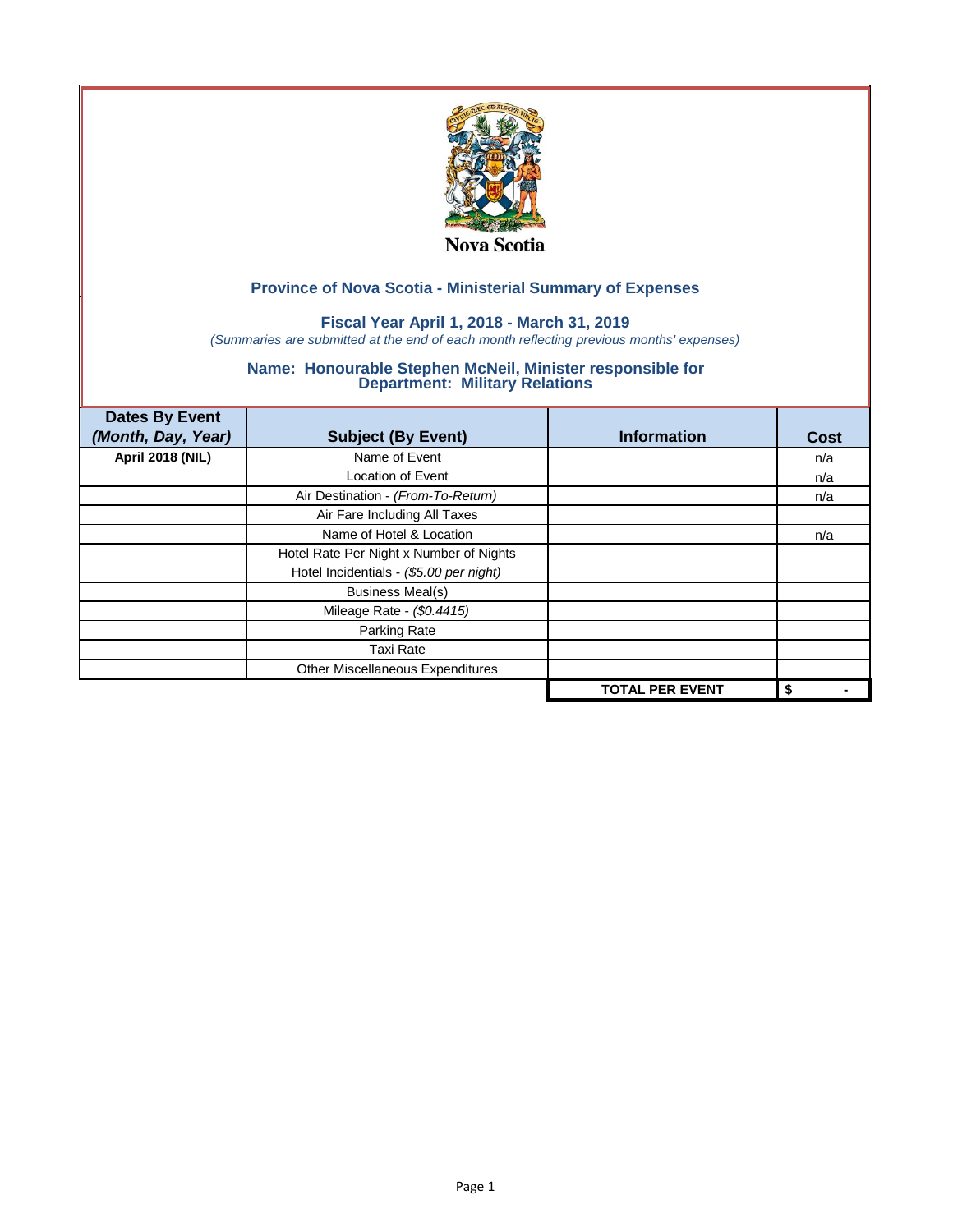

## **Fiscal Year April 1, 2018 - March 31, 2019**

*(Summaries are submitted at the end of each month reflecting previous months' expenses)*

| <b>Dates By Event</b><br>(Month, Day, Year) | <b>Subject (By Event)</b>               | <b>Information</b>     | <b>Cost</b> |
|---------------------------------------------|-----------------------------------------|------------------------|-------------|
| May 2018 (NIL)                              | Name of Event                           |                        | n/a         |
|                                             | <b>Location of Event</b>                |                        | n/a         |
|                                             | Air Destination - (From-To-Return)      |                        | n/a         |
|                                             | Air Fare Including All Taxes            |                        |             |
|                                             | Name of Hotel & Location                |                        | n/a         |
|                                             | Hotel Rate Per Night x Number of Nights |                        |             |
|                                             | Hotel Incidentials - (\$5.00 per night) |                        |             |
|                                             | <b>Business Meal(s)</b>                 |                        |             |
|                                             | Mileage Rate - (\$0.4415)               |                        |             |
|                                             | Parking Rate                            |                        |             |
|                                             | <b>Taxi Rate</b>                        |                        |             |
|                                             | Other Miscellaneous Expenditures        |                        |             |
|                                             |                                         | <b>TOTAL PER EVENT</b> | \$          |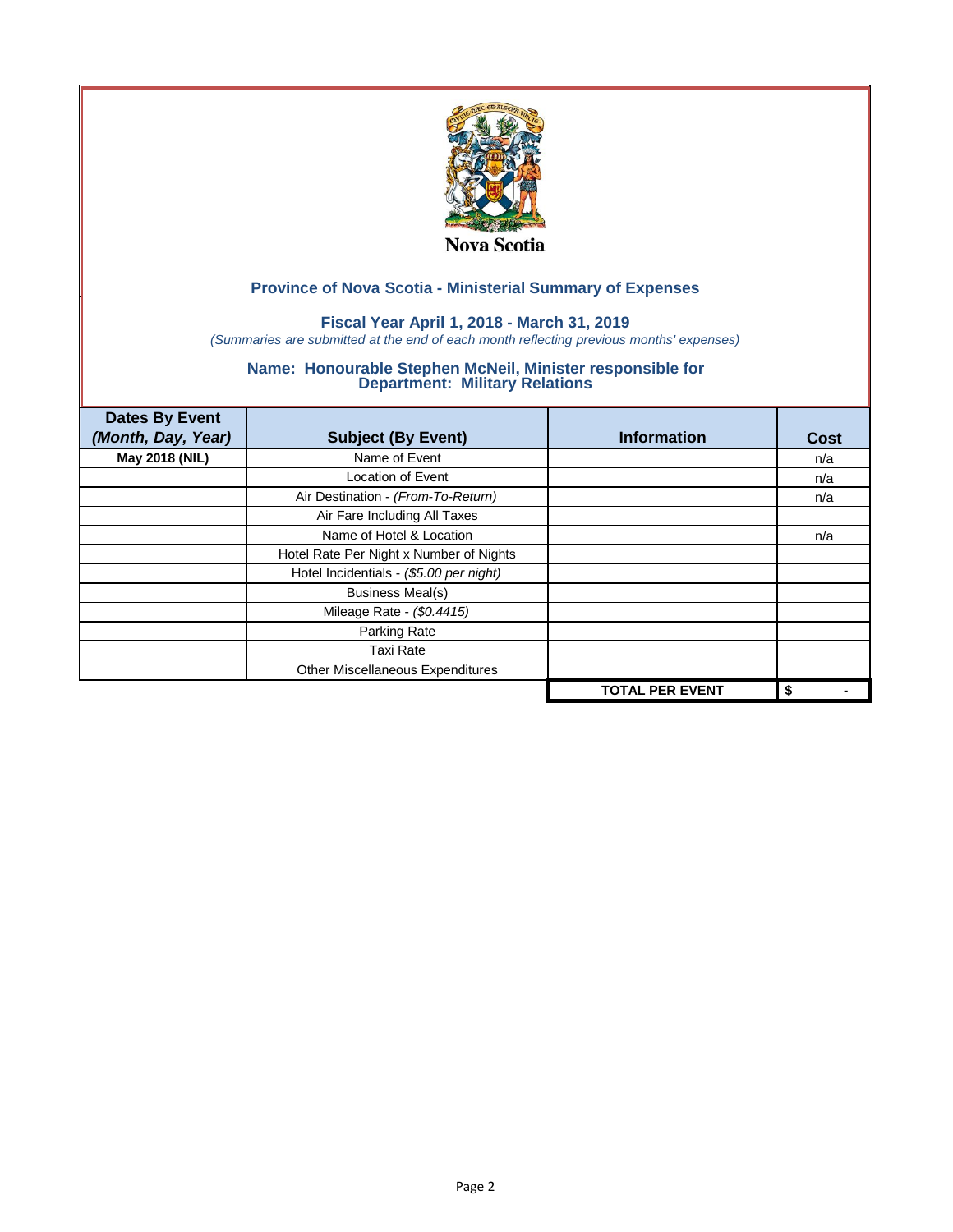

## **Fiscal Year April 1, 2018 - March 31, 2019**

*(Summaries are submitted at the end of each month reflecting previous months' expenses)*

| <b>Dates By Event</b>  |                                         |                        |      |
|------------------------|-----------------------------------------|------------------------|------|
| (Month, Day, Year)     | <b>Subject (By Event)</b>               | <b>Information</b>     | Cost |
| <b>June 2018 (NIL)</b> | Name of Event                           |                        | n/a  |
|                        | <b>Location of Event</b>                |                        | n/a  |
|                        | Air Destination - (From-To-Return)      |                        | n/a  |
|                        | Air Fare Including All Taxes            |                        |      |
|                        | Name of Hotel & Location                |                        | n/a  |
|                        | Hotel Rate Per Night x Number of Nights |                        |      |
|                        | Hotel Incidentials - (\$5.00 per night) |                        |      |
|                        | <b>Business Meal(s)</b>                 |                        |      |
|                        | Mileage Rate - (\$0.4415)               |                        |      |
|                        | Parking Rate                            |                        |      |
|                        | <b>Taxi Rate</b>                        |                        |      |
|                        | Other Miscellaneous Expenditures        |                        |      |
|                        |                                         | <b>TOTAL PER EVENT</b> | \$   |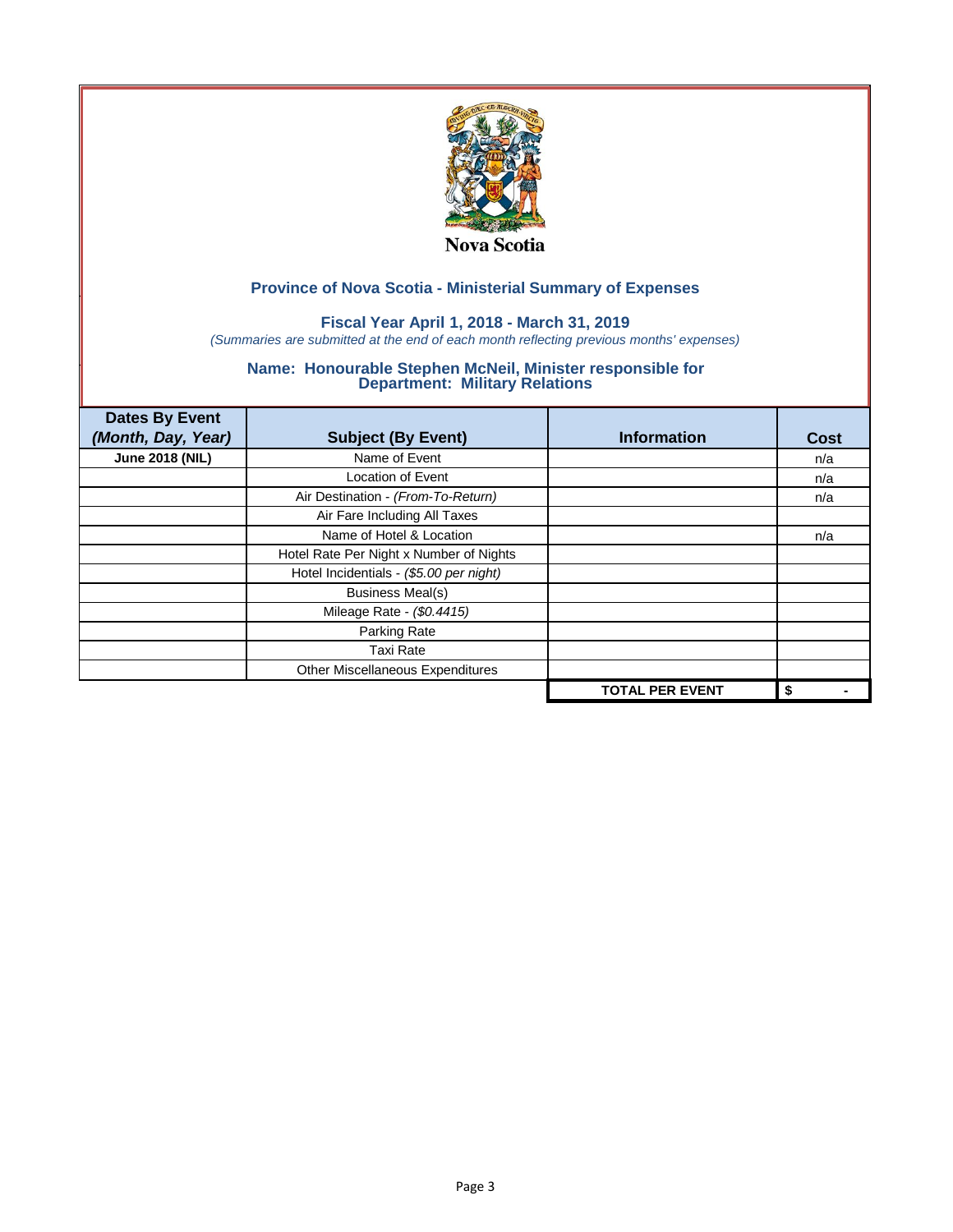

## **Fiscal Year April 1, 2018 - March 31, 2019**

*(Summaries are submitted at the end of each month reflecting previous months' expenses)*

| <b>Dates By Event</b>  |                                         |                        |      |
|------------------------|-----------------------------------------|------------------------|------|
| (Month, Day, Year)     | <b>Subject (By Event)</b>               | <b>Information</b>     | Cost |
| <b>July 2018 (NIL)</b> | Name of Event                           |                        | n/a  |
|                        | <b>Location of Event</b>                |                        | n/a  |
|                        | Air Destination - (From-To-Return)      |                        | n/a  |
|                        | Air Fare Including All Taxes            |                        |      |
|                        | Name of Hotel & Location                |                        | n/a  |
|                        | Hotel Rate Per Night x Number of Nights |                        |      |
|                        | Hotel Incidentials - (\$5.00 per night) |                        |      |
|                        | <b>Business Meal(s)</b>                 |                        |      |
|                        | Mileage Rate - (\$0.4415)               |                        |      |
|                        | Parking Rate                            |                        |      |
|                        | <b>Taxi Rate</b>                        |                        |      |
|                        | Other Miscellaneous Expenditures        |                        |      |
|                        |                                         | <b>TOTAL PER EVENT</b> | \$   |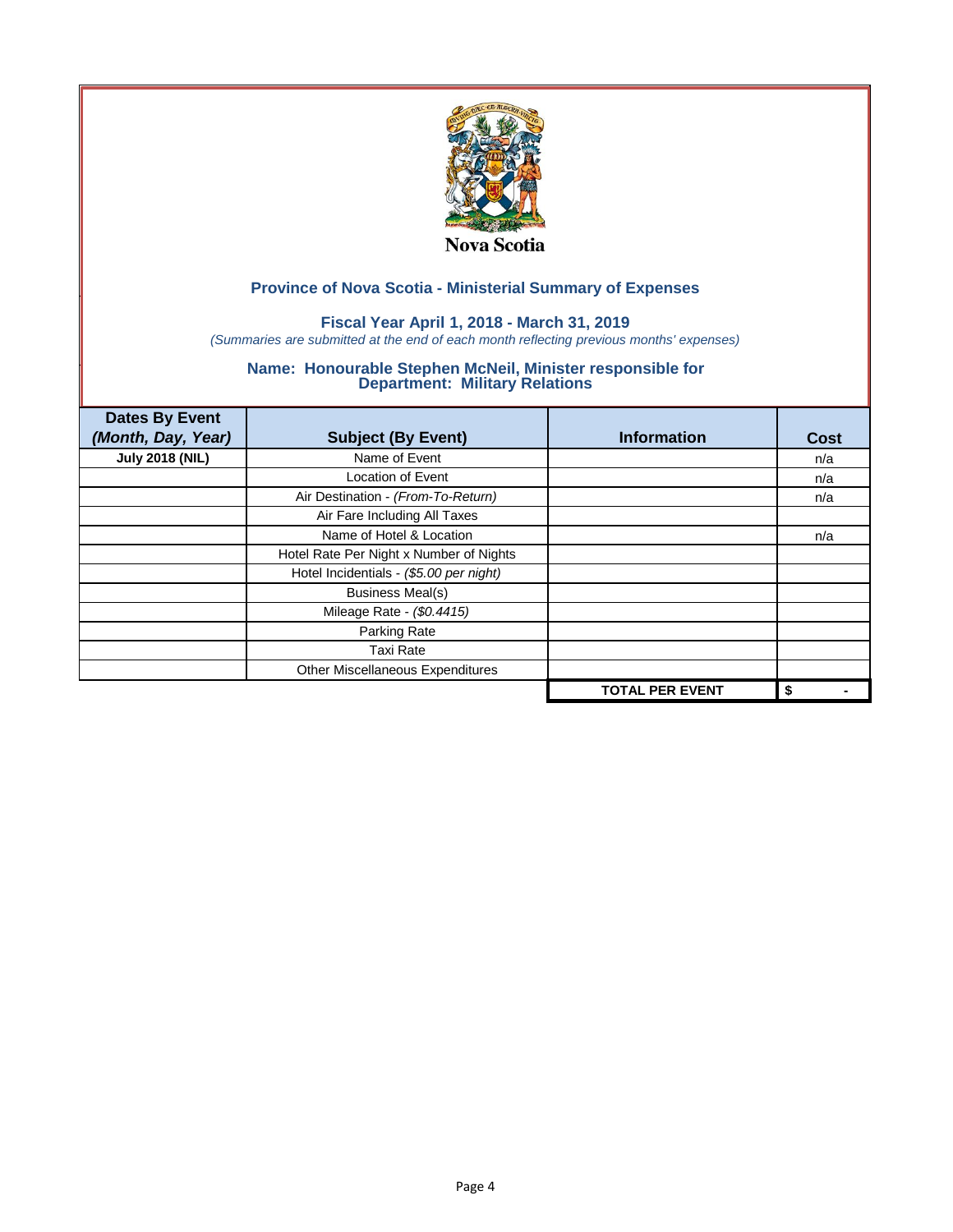

## **Fiscal Year April 1, 2018 - March 31, 2019**

*(Summaries are submitted at the end of each month reflecting previous months' expenses)*

| <b>Dates By Event</b><br>(Month, Day, Year) |                                         | <b>Information</b>     |      |
|---------------------------------------------|-----------------------------------------|------------------------|------|
|                                             | <b>Subject (By Event)</b>               |                        | Cost |
| August 2018 (NIL)                           | Name of Event                           |                        | n/a  |
|                                             | <b>Location of Event</b>                |                        | n/a  |
|                                             | Air Destination - (From-To-Return)      |                        | n/a  |
|                                             | Air Fare Including All Taxes            |                        |      |
|                                             | Name of Hotel & Location                |                        | n/a  |
|                                             | Hotel Rate Per Night x Number of Nights |                        |      |
|                                             | Hotel Incidentials - (\$5.00 per night) |                        |      |
|                                             | <b>Business Meal(s)</b>                 |                        |      |
|                                             | Mileage Rate - (\$0.4415)               |                        |      |
|                                             | Parking Rate                            |                        |      |
|                                             | <b>Taxi Rate</b>                        |                        |      |
|                                             | Other Miscellaneous Expenditures        |                        |      |
|                                             |                                         | <b>TOTAL PER EVENT</b> | \$   |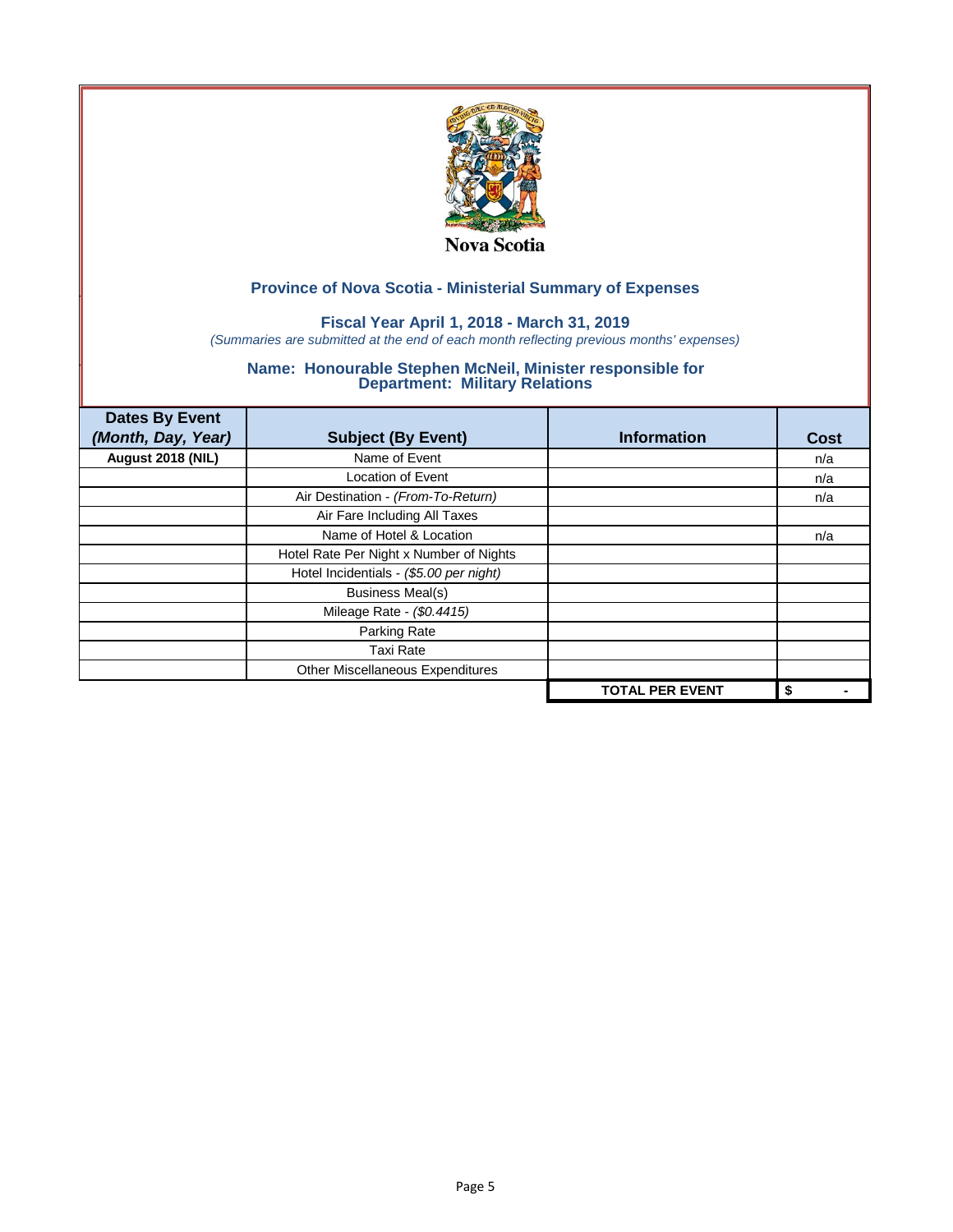

## **Fiscal Year April 1, 2018 - March 31, 2019**

*(Summaries are submitted at the end of each month reflecting previous months' expenses)*

| <b>Dates By Event</b><br>(Month, Day, Year) | <b>Subject (By Event)</b>               | <b>Information</b>     | Cost |
|---------------------------------------------|-----------------------------------------|------------------------|------|
| September 2018 (NIL)                        | Name of Event                           |                        | n/a  |
|                                             | <b>Location of Event</b>                |                        | n/a  |
|                                             | Air Destination - (From-To-Return)      |                        | n/a  |
|                                             | Air Fare Including All Taxes            |                        |      |
|                                             | Name of Hotel & Location                |                        | n/a  |
|                                             | Hotel Rate Per Night x Number of Nights |                        |      |
|                                             | Hotel Incidentials - (\$5.00 per night) |                        |      |
|                                             | <b>Business Meal(s)</b>                 |                        |      |
|                                             | Mileage Rate - (\$0.4415)               |                        |      |
|                                             | Parking Rate                            |                        |      |
|                                             | <b>Taxi Rate</b>                        |                        |      |
|                                             | Other Miscellaneous Expenditures        |                        |      |
|                                             |                                         | <b>TOTAL PER EVENT</b> | \$   |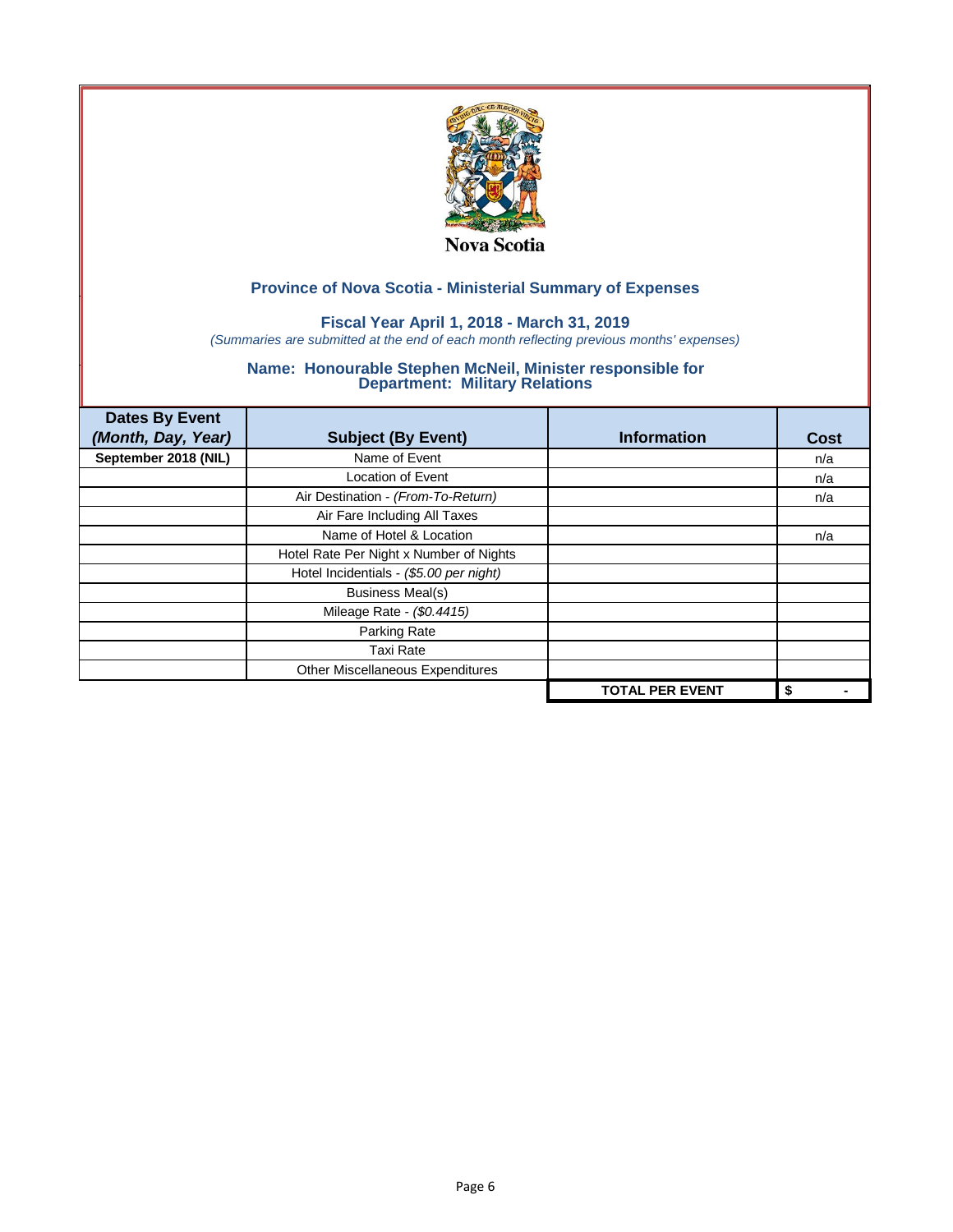

## **Fiscal Year April 1, 2018 - March 31, 2019**

*(Summaries are submitted at the end of each month reflecting previous months' expenses)*

| <b>Dates By Event</b><br>(Month, Day, Year) | <b>Subject (By Event)</b>               | <b>Information</b>     | Cost |
|---------------------------------------------|-----------------------------------------|------------------------|------|
|                                             |                                         |                        |      |
| October 2018 (NIL)                          | Name of Event                           |                        | n/a  |
|                                             | <b>Location of Event</b>                |                        | n/a  |
|                                             | Air Destination - (From-To-Return)      |                        | n/a  |
|                                             | Air Fare Including All Taxes            |                        |      |
|                                             | Name of Hotel & Location                |                        | n/a  |
|                                             | Hotel Rate Per Night x Number of Nights |                        |      |
|                                             | Hotel Incidentials - (\$5.00 per night) |                        |      |
|                                             | <b>Business Meal(s)</b>                 |                        |      |
|                                             | Mileage Rate - (\$0.4415)               |                        |      |
|                                             | Parking Rate                            |                        |      |
|                                             | <b>Taxi Rate</b>                        |                        |      |
|                                             | Other Miscellaneous Expenditures        |                        |      |
|                                             |                                         | <b>TOTAL PER EVENT</b> | \$   |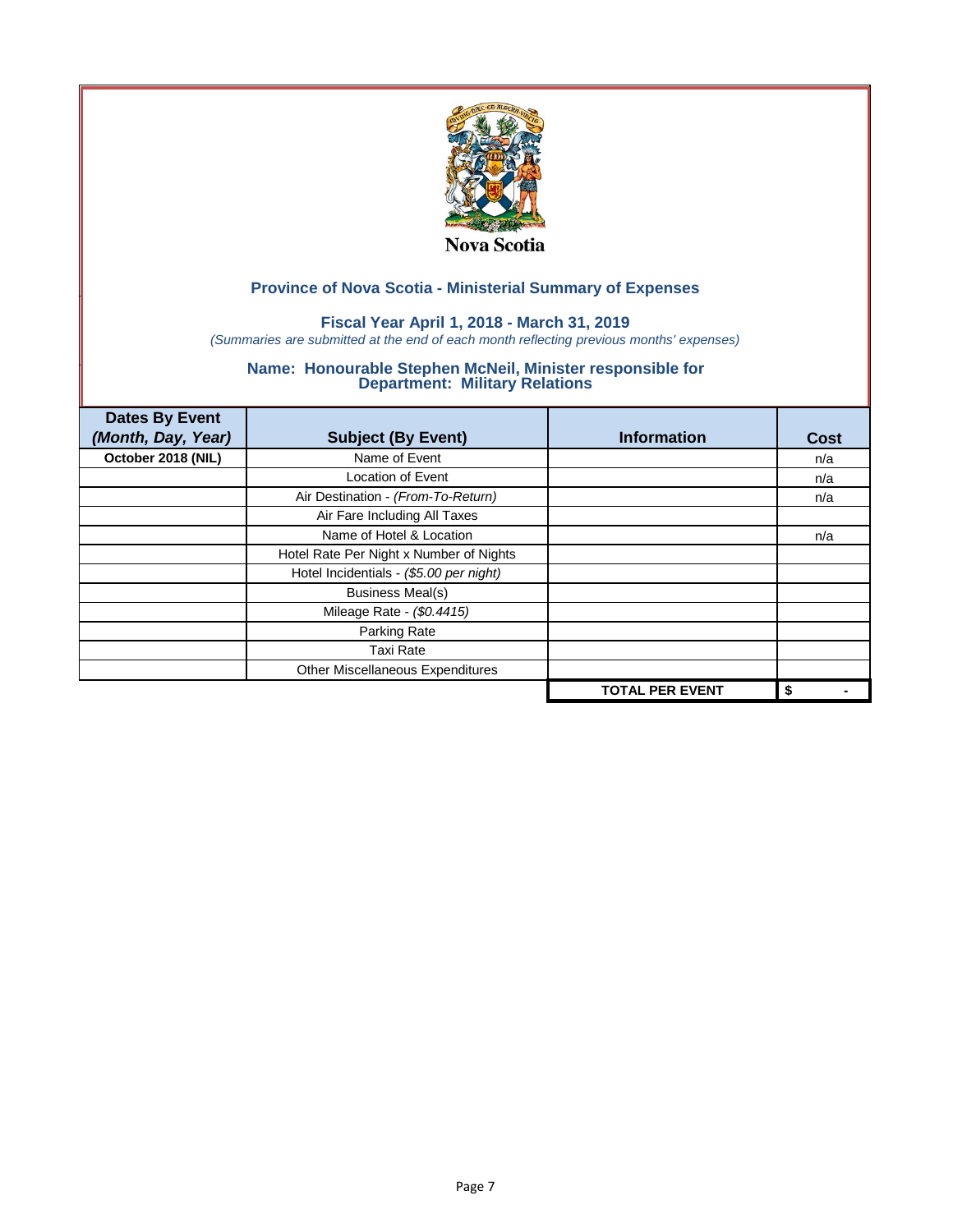

## **Fiscal Year April 1, 2018 - March 31, 2019**

*(Summaries are submitted at the end of each month reflecting previous months' expenses)*

| <b>Dates By Event</b><br>(Month, Day, Year) | <b>Subject (By Event)</b>               | <b>Information</b>     | Cost |
|---------------------------------------------|-----------------------------------------|------------------------|------|
| November 2018 (NIL)                         | Name of Event                           |                        | n/a  |
|                                             | <b>Location of Event</b>                |                        | n/a  |
|                                             | Air Destination - (From-To-Return)      |                        | n/a  |
|                                             | Air Fare Including All Taxes            |                        |      |
|                                             | Name of Hotel & Location                |                        | n/a  |
|                                             | Hotel Rate Per Night x Number of Nights |                        |      |
|                                             | Hotel Incidentials - (\$5.00 per night) |                        |      |
|                                             | <b>Business Meal(s)</b>                 |                        |      |
|                                             | Mileage Rate - (\$0.4415)               |                        |      |
|                                             | Parking Rate                            |                        |      |
|                                             | <b>Taxi Rate</b>                        |                        |      |
|                                             | Other Miscellaneous Expenditures        |                        |      |
|                                             |                                         | <b>TOTAL PER EVENT</b> | \$   |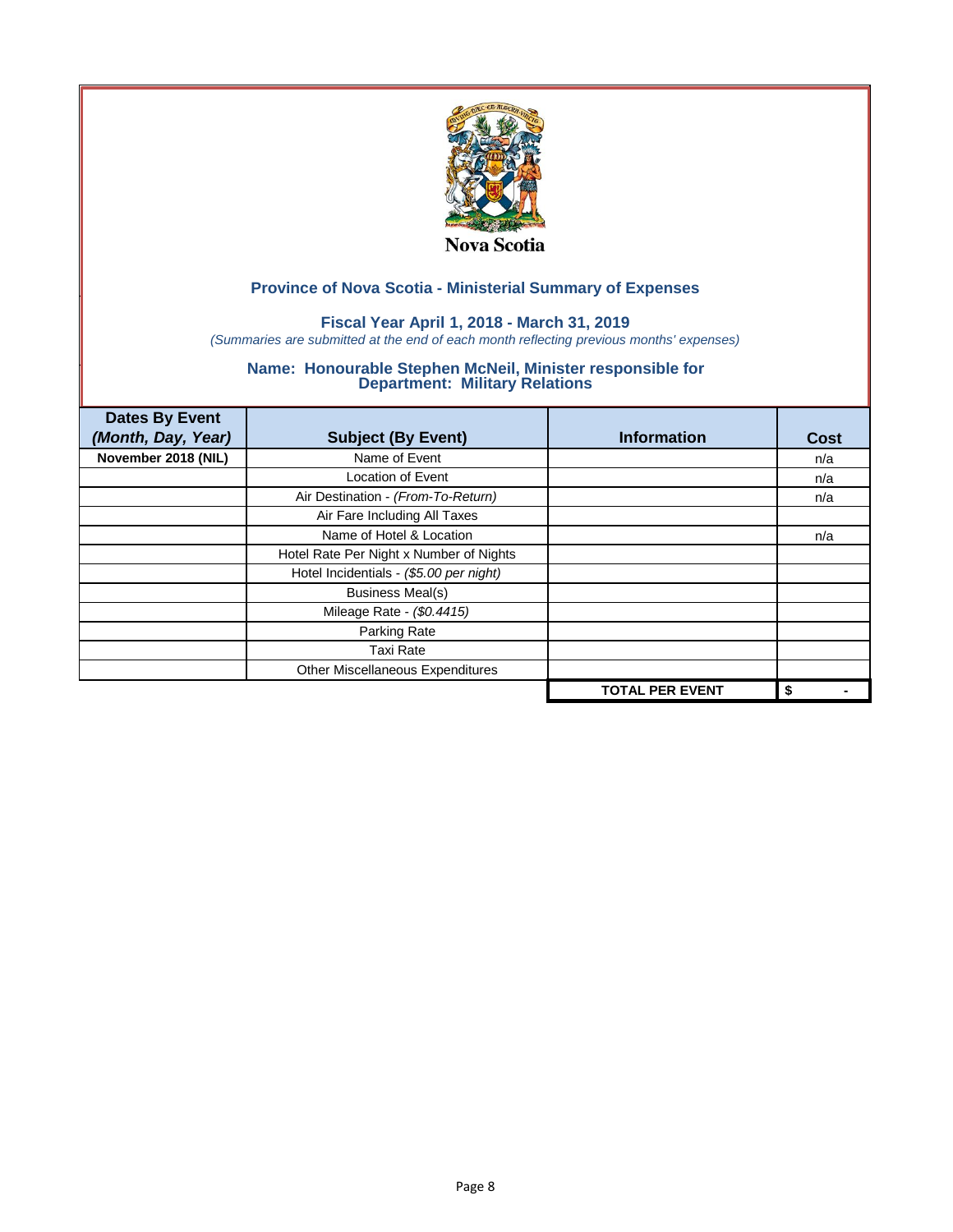

## **Fiscal Year April 1, 2018 - March 31, 2019**

*(Summaries are submitted at the end of each month reflecting previous months' expenses)*

| <b>Dates By Event</b><br>(Month, Day, Year) | <b>Subject (By Event)</b>               | <b>Information</b>     | Cost |
|---------------------------------------------|-----------------------------------------|------------------------|------|
| December 2018 (NIL)                         | Name of Event                           |                        | n/a  |
|                                             | <b>Location of Event</b>                |                        | n/a  |
|                                             | Air Destination - (From-To-Return)      |                        | n/a  |
|                                             | Air Fare Including All Taxes            |                        |      |
|                                             | Name of Hotel & Location                |                        | n/a  |
|                                             | Hotel Rate Per Night x Number of Nights |                        |      |
|                                             | Hotel Incidentials - (\$5.00 per night) |                        |      |
|                                             | <b>Business Meal(s)</b>                 |                        |      |
|                                             | Mileage Rate - (\$0.4415)               |                        |      |
|                                             | Parking Rate                            |                        |      |
|                                             | <b>Taxi Rate</b>                        |                        |      |
|                                             | Other Miscellaneous Expenditures        |                        |      |
|                                             |                                         | <b>TOTAL PER EVENT</b> | \$   |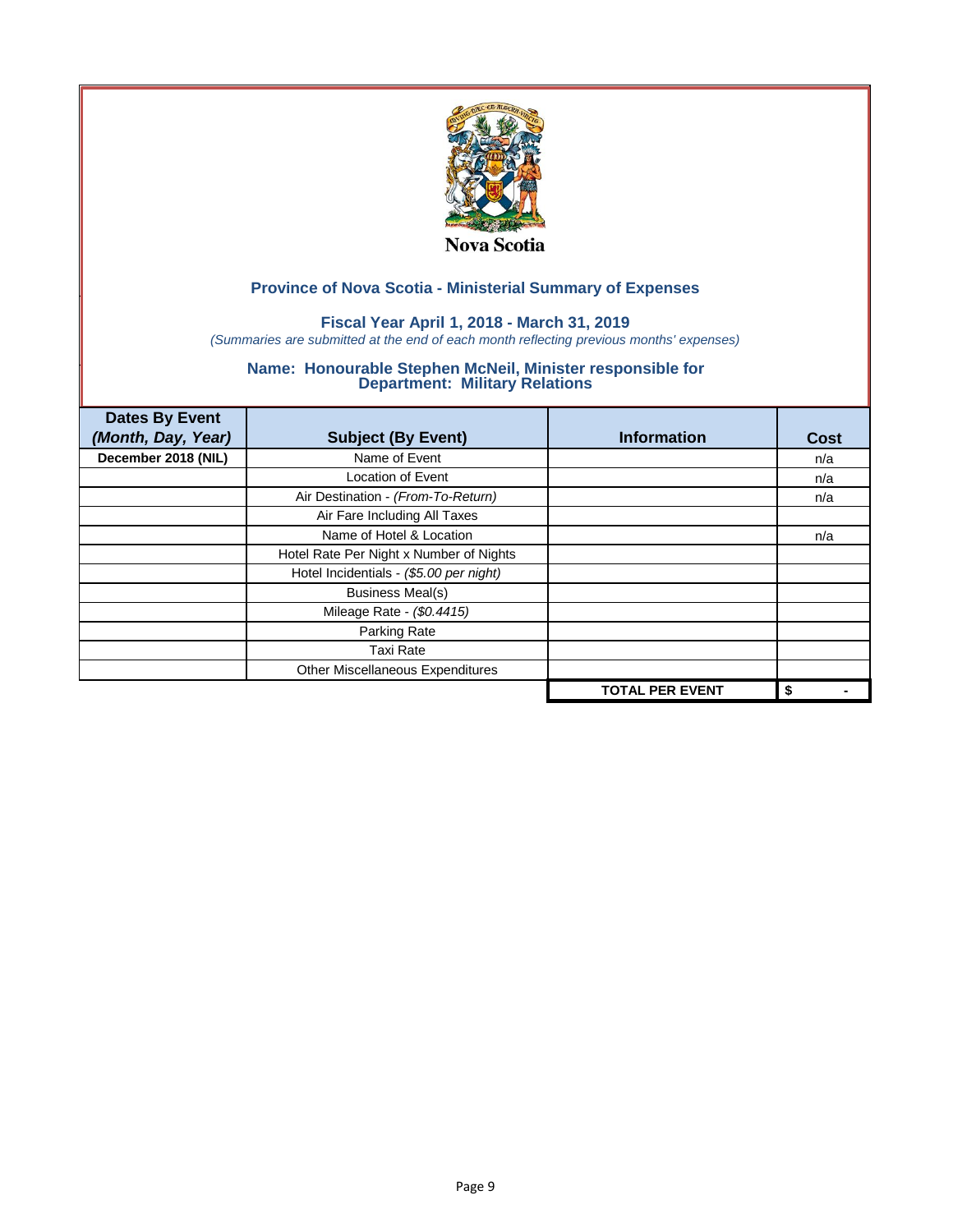

## **Fiscal Year April 1, 2018 - March 31, 2019**

*(Summaries are submitted at the end of each month reflecting previous months' expenses)*

| <b>Dates By Event</b><br>(Month, Day, Year) | <b>Subject (By Event)</b>               | <b>Information</b>     | <b>Cost</b> |
|---------------------------------------------|-----------------------------------------|------------------------|-------------|
| January 2019 (NIL)                          | Name of Event                           |                        | n/a         |
|                                             | <b>Location of Event</b>                |                        | n/a         |
|                                             | Air Destination - (From-To-Return)      |                        | n/a         |
|                                             | Air Fare Including All Taxes            |                        |             |
|                                             | Name of Hotel & Location                |                        | n/a         |
|                                             | Hotel Rate Per Night x Number of Nights |                        |             |
|                                             | Hotel Incidentials - (\$5.00 per night) |                        |             |
|                                             | <b>Business Meal(s)</b>                 |                        |             |
|                                             | Mileage Rate - (\$0.4415)               |                        |             |
|                                             | Parking Rate                            |                        |             |
|                                             | <b>Taxi Rate</b>                        |                        |             |
|                                             | Other Miscellaneous Expenditures        |                        |             |
|                                             |                                         | <b>TOTAL PER EVENT</b> | \$          |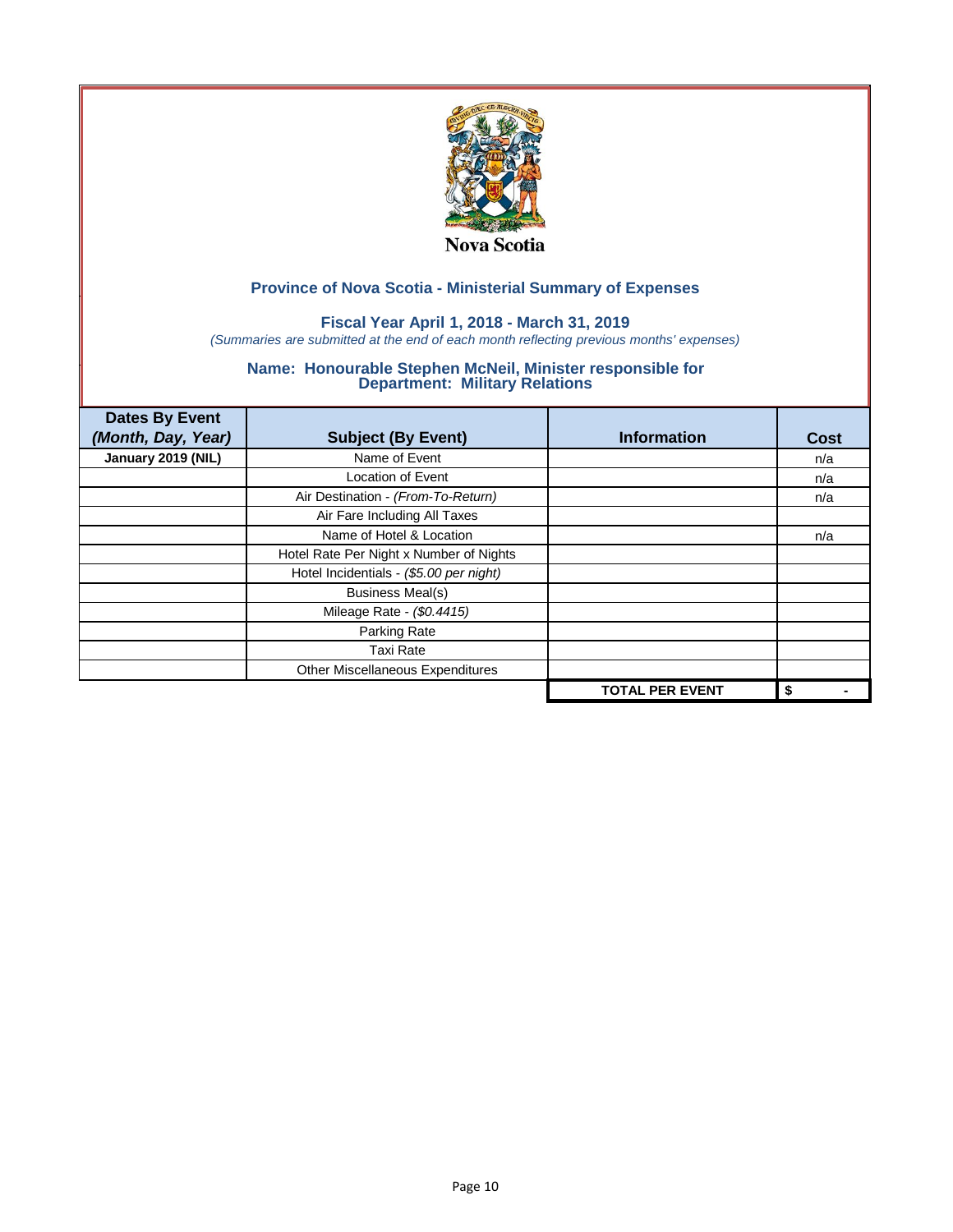

## **Fiscal Year April 1, 2018 - March 31, 2019**

*(Summaries are submitted at the end of each month reflecting previous months' expenses)*

| <b>Dates By Event</b><br>(Month, Day, Year) | <b>Subject (By Event)</b>               | <b>Information</b>     | <b>Cost</b> |
|---------------------------------------------|-----------------------------------------|------------------------|-------------|
| February 2019 (NIL)                         | Name of Event                           |                        | n/a         |
|                                             | <b>Location of Event</b>                |                        | n/a         |
|                                             | Air Destination - (From-To-Return)      |                        | n/a         |
|                                             | Air Fare Including All Taxes            |                        |             |
|                                             | Name of Hotel & Location                |                        | n/a         |
|                                             | Hotel Rate Per Night x Number of Nights |                        |             |
|                                             | Hotel Incidentials - (\$5.00 per night) |                        |             |
|                                             | <b>Business Meal(s)</b>                 |                        |             |
|                                             | Mileage Rate - (\$0.4415)               |                        |             |
|                                             | Parking Rate                            |                        |             |
|                                             | <b>Taxi Rate</b>                        |                        |             |
|                                             | Other Miscellaneous Expenditures        |                        |             |
|                                             |                                         | <b>TOTAL PER EVENT</b> | \$          |